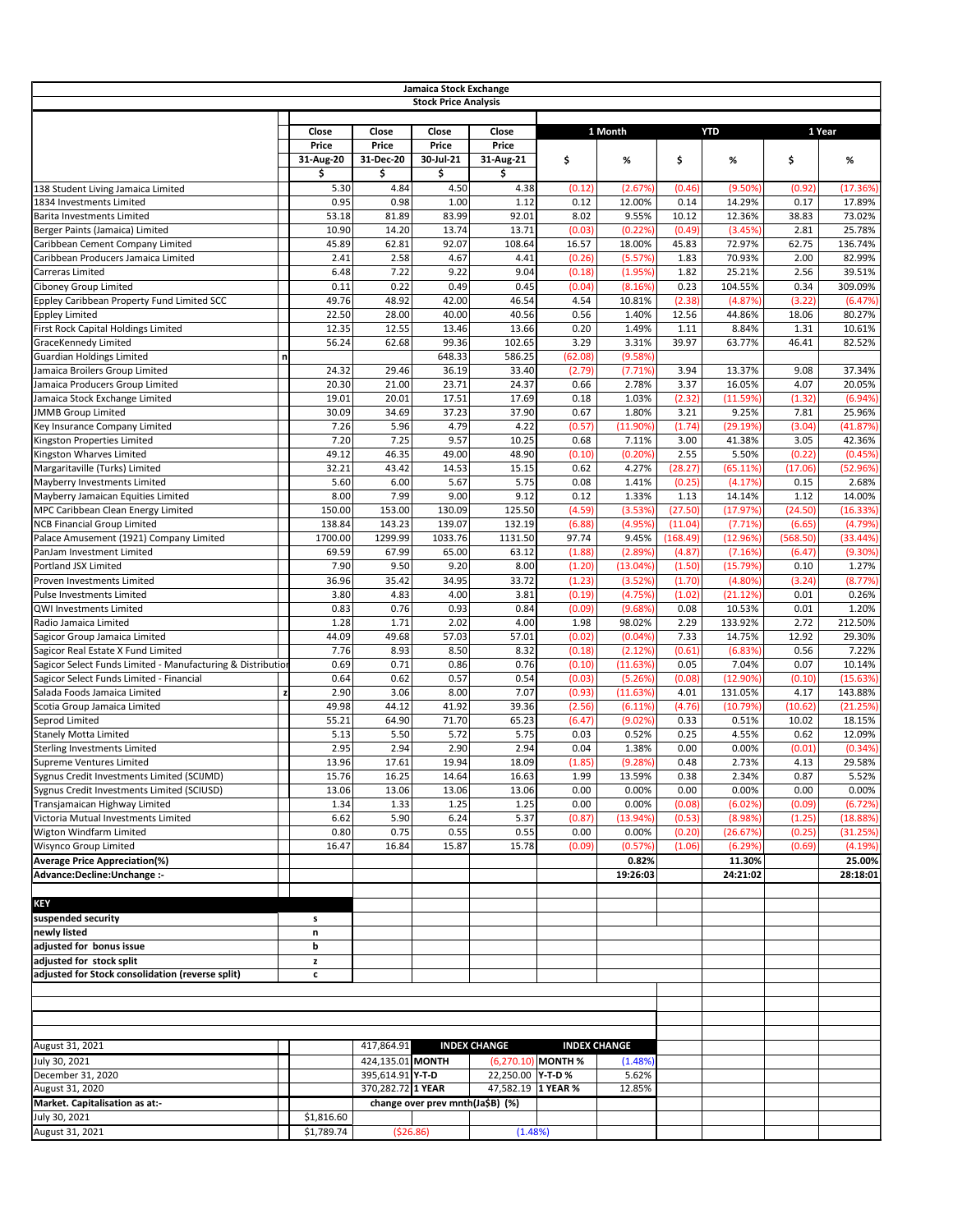|                                            |         |             |                    | <b>JAMAICA STOCK EXCHANGE</b>                  |             |             |                    |
|--------------------------------------------|---------|-------------|--------------------|------------------------------------------------|-------------|-------------|--------------------|
|                                            |         |             |                    | <b>TOP TEN WINNERS &amp; LOSERS</b>            |             |             |                    |
|                                            |         |             |                    | (AUGUST 31, 2021)                              |             |             |                    |
|                                            |         |             | <b>CLOSE PRICE</b> |                                                |             |             | <b>CLOSE PRICE</b> |
| <b>TOP ADVANCING</b>                       | %       | <b>OPEN</b> | <b>CLOSE</b>       | <b>TOP DECLINING</b>                           | %           | <b>OPEN</b> | <b>CLOSE</b>       |
|                                            |         | \$          | \$                 |                                                |             | \$          | \$                 |
|                                            |         |             |                    | <b>1 MONTH</b>                                 |             |             |                    |
| Radio Jamaica Limited                      | 98.02%  | 2.02        |                    | 4.00 Victoria Mutual Investments Limited       | (13.94%)    | 6.24        | 5.37               |
| Caribbean Cement Company Limited           | 18.00%  | 92.07       |                    | 108.64 Portland JSX Limited                    | (13.04%)    | 9.20        | 8.00               |
| Sygnus Credit Investments Limited (SCIJMD) | 13.59%  | 14.64       |                    | 16.63 Key Insurance Company Limited            | (11.90%)    | 4.79        | 4.22               |
| 1834 Investments Limited                   | 12.00%  | 1.00        |                    | 1.12 Sagicor Select Funds Limited - Man & Dist | (11.63%)    | 0.86        | 0.76               |
| Eppley Caribbean Property Fund Limited SCC | 10.81%  | 42.00       |                    | 46.54 Salada Foods Jamaica Limited             | (11.63%)    | 8.00        | 7.07               |
| <b>Barita Investments Limited</b>          | 9.55%   | 83.99       |                    | 92.01 QWI Investments Limited                  | (9.68%)     | 0.93        | 0.84               |
| Palace Amusement (1921) Company Limited    | 9.45%   | 1033.76     |                    | 1131.50 Guardian Holdings Limited              | (9.58%)     | 648.33      | 586.25             |
| Kingston Properties Limited                | 7.11%   | 9.57        |                    | 10.25 Supreme Ventures Limited                 | (9.28%)     | 19.94       | 18.09              |
| Margaritaville (Turks) Limited             | 4.27%   | 14.53       |                    | 15.15 Seprod Limited                           | (9.02%)     | 71.70       | 65.23              |
| GraceKennedy Limited                       | 3.31%   | 99.36       |                    | 102.65 Ciboney Group Limited                   | (8.16%)     | 0.49        | 0.45               |
|                                            |         |             |                    |                                                |             |             |                    |
|                                            |         |             |                    | YEAR-TO-DATE                                   |             |             |                    |
|                                            |         | \$          | \$                 |                                                |             | \$          | \$                 |
| Radio Jamaica Limited                      | 133.92% | 1.71        |                    | 4.00 Margaritaville (Turks) Limited            | (65.11%)    | 43.42       | 15.15              |
| Salada Foods Jamaica Limited               | 131.05% | 3.06        |                    | 7.07 Key Insurance Company Limited             | (29.19%)    | 5.96        | 4.22               |
| Ciboney Group Limited                      | 104.55% | 0.22        |                    | 0.45 Wigton Windfarm Limited                   | (26.67%)    | 0.75        | 0.55               |
| Caribbean Cement Company Limited           | 72.97%  | 62.81       |                    | 108.64 Pulse Investments Limited               | (21.12%)    | 4.83        | 3.81               |
| Caribbean Producers Jamaica Limited        | 70.93%  | 2.58        |                    | 4.41 MPC Caribbean Clean Energy Limited        | (17.97%)    | 153.00      | 125.50             |
| GraceKennedy Limited                       | 63.77%  | 62.68       |                    | 102.65 Portland JSX Limited                    | (15.79%)    | 9.50        | 8.00               |
| <b>Eppley Limited</b>                      | 44.86%  | 28.00       |                    | 40.56 Palace Amusement (1921) Company Limited  | (12.96%)    | 1299.99     | 1131.50            |
| Kingston Properties Limited                | 41.38%  | 7.25        |                    | 10.25 Sagicor Select Funds Limited - Financial | $(12.90\%)$ | 0.62        | 0.54               |
| Carreras Limited                           | 25.21%  | 7.22        |                    | 9.04 Jamaica Stock Exchange Limited            | (11.59%)    | 20.01       | 17.69              |
| Jamaica Producers Group Limited            | 16.05%  | 21.00       |                    | 24.37 Scotia Group Jamaica Limited             | (10.79%)    | 44.12       | 39.36              |
|                                            |         |             |                    | 1 YEAR                                         |             |             |                    |
|                                            |         | \$          | \$                 |                                                |             | \$          | \$                 |
| Ciboney Group Limited                      | 309.09% | 0.11        |                    | 0.45 Margaritaville (Turks) Limited            | (52.96%)    | 32.21       | 15.15              |
| Radio Jamaica Limited                      | 212.50% | 1.28        |                    | 4.00 Key Insurance Company Limited             | (41.87%)    | 7.26        | 4.22               |
| Salada Foods Jamaica Limited               | 143.88% | 2.90        |                    | 7.07 Palace Amusement (1921) Company Limited   | (33.44%)    | 1700.00     | 1131.50            |
| Caribbean Cement Company Limited           | 136.74% | 45.89       |                    | 108.64 Wigton Windfarm Limited                 | (31.25%)    | 0.80        | 0.55               |
| Caribbean Producers Jamaica Limited        | 82.99%  | 2.41        |                    | 4.41 Scotia Group Jamaica Limited              | (21.25%)    | 49.98       | 39.36              |
| GraceKennedy Limited                       | 82.52%  | 56.24       |                    | 102.65 Victoria Mutual Investments Limited     | (18.88%)    | 6.62        | 5.37               |
| <b>Eppley Limited</b>                      | 80.27%  | 22.50       |                    | 40.56 138 Student Living Jamaica Limited       | (17.36%)    | 5.30        | 4.38               |
| <b>Barita Investments Limited</b>          | 73.02%  | 53.18       |                    | 92.01 MPC Caribbean Clean Energy Limited       | (16.33%)    | 150.00      | 125.50             |
| Kingston Properties Limited                | 42.36%  | 7.20        |                    | 10.25 Sagicor Select Funds Limited - Financial | (15.63%)    | 0.64        | 0.54               |
| Carreras Limited                           | 39.51%  | 6.48        |                    | 9.04 PanJam Investment Limited                 | $(9.30\%)$  | 69.59       | 63.12              |

Legend:

1 month compares current month with previous month

Year-to-Date compares current month with December 2020

1 Year compares current month end with the corresponding month end last year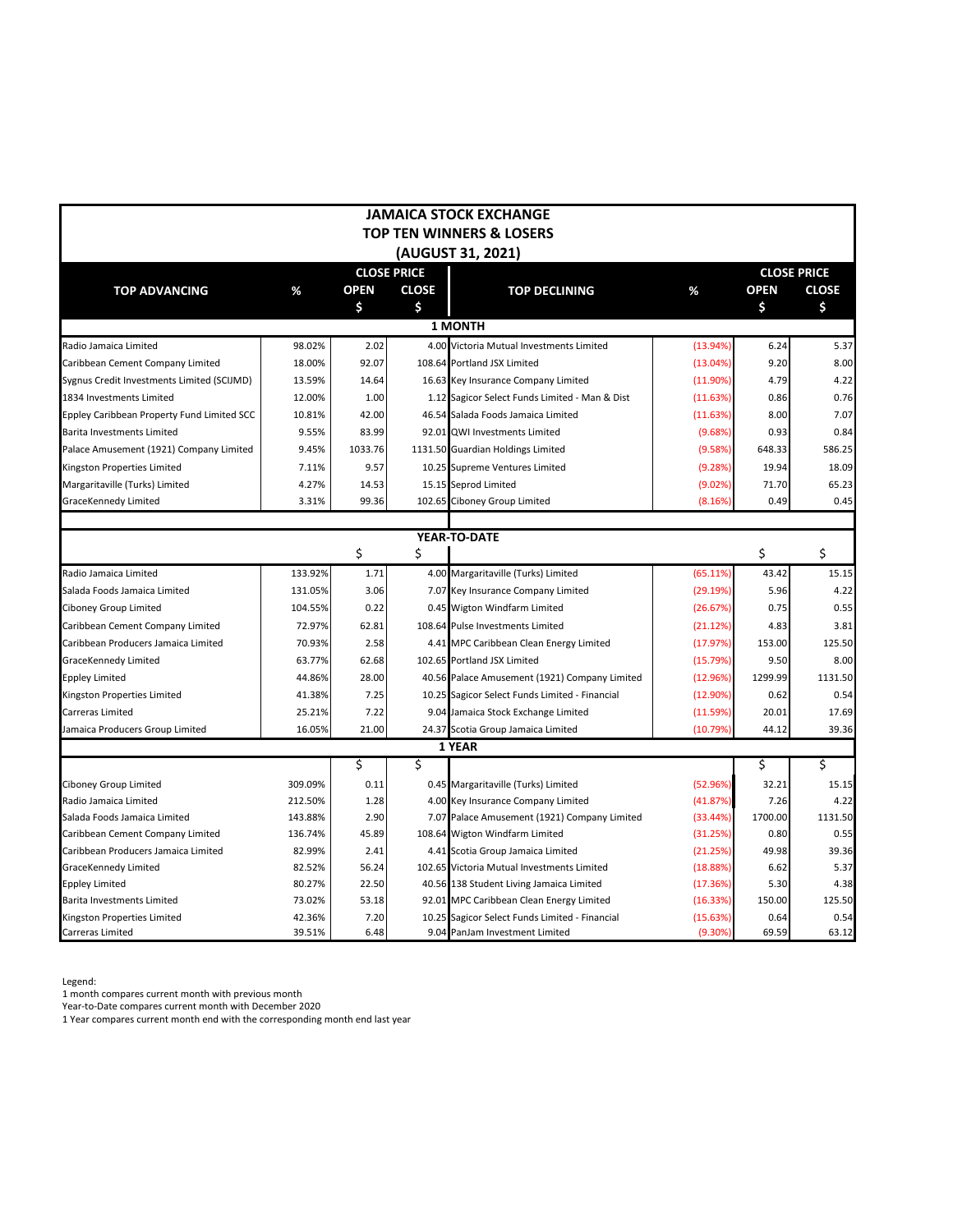|                                           |                               |               | Monthly Trading Statistics (2021 vs 2020) |                               |                               |               |                     |                               |
|-------------------------------------------|-------------------------------|---------------|-------------------------------------------|-------------------------------|-------------------------------|---------------|---------------------|-------------------------------|
|                                           |                               |               | <b>ORDINARY TRANSACTION</b>               |                               |                               |               |                     |                               |
| <b>Month</b>                              | No. of<br><b>Transactions</b> | Volume 2021   | <b>Value 2021</b>                         | Month-End<br><b>JSE Index</b> | No. of<br><b>Transactions</b> | Volume 2020   | <b>Value 2020</b>   | Month-End<br><b>JSE Index</b> |
| <b>JANUARY</b>                            | 11,602                        | 275,015,850   | \$1,267,464,212.54                        | 387,937.82                    | 14,566                        | 574,791,355   | \$2,953,597,620.44  | 500,463.33                    |
| <b>FEBRUARY</b>                           | 15,109                        | 365,800,176   | \$2,190,933,506.07                        | 394,528.80                    | 13,825                        | 522,889,519   | \$2,475,103,888.93  | 482,310.08                    |
| <b>MARCH</b>                              | 16,130                        | 376,979,920   | \$2,705,998,658.60                        | 394,659.55                    | 23,501                        | 1,082,861,767 | \$6,432,851,348.88  | 379,242.11                    |
| <b>APRIL</b>                              | 13,442                        | 226,471,740   | \$1,714,066,895.43                        | 408,023.02                    | 17,232                        | 927,620,276   | \$3,137,184,126.63  | 364,045.96                    |
| MAY                                       | 16,659                        | 435,098,073   | \$4,647,271,986.13                        | 422,098.56                    | 14,923                        | 416,575,685   | \$2,569,529,110.59  | 383,649.99                    |
| <b>JUNE</b>                               | 16,880                        | 273,822,083   | \$4,253,733,337.37                        | 425,564.15                    | 14,859                        | 774,535,669   | \$6,463,541,143.23  | 383,755.80                    |
| JULY                                      | 14,529                        | 353,921,153   | \$16,605,196,276.79                       | 424,135.01                    | 13,610                        | 355,268,208   | \$2,317,249,848.53  | 370,421.97                    |
| <b>AUGUST</b>                             | 13,661                        | 477,208,958   | \$8,514,822,903.00                        | 417,864.90                    | 11,096                        | 426,307,401   | \$2,744,057,864.94  | 370,282.72                    |
| <b>SEPTEMBER</b>                          |                               |               |                                           |                               | 10,962                        | 249,524,918   | \$3,078,598,698.91  | 380,425.98                    |
| <b>OCTOBER</b>                            |                               |               |                                           |                               | 12,387                        | 361,964,206   | \$4,201,876,635.03  | 375,386.38                    |
| <b>NOVEMBER</b>                           |                               |               |                                           |                               | 11,989                        | 547,099,494   | \$5,870,349,524.37  | 399,576.09                    |
| <b>DECEMBER</b>                           |                               |               |                                           |                               | 13,096                        | 449,288,857   | \$7,673,676,303.61  | 395,614.91                    |
| <b>TOTAL</b>                              | 118,012                       | 2,784,317,953 | \$41,899,487,775.93                       |                               | 172,046                       | 6,688,727,355 | \$49,917,616,114.09 |                               |
| Year Over Year (Month - Month Comparison) | 23.12%                        | 11.94%        | 210.30%                                   | 12.85%                        |                               |               |                     |                               |
| <b>Period Over Period Comparison</b>      | $-4.53%$                      | $-45.20%$     | 44.02%                                    |                               |                               |               |                     |                               |
| <b>Comparative Year-to-Date</b>           | $-31.41%$                     | $-58.37%$     | $-16.06%$                                 | 5.62%                         |                               |               |                     |                               |
| Avg. Daily Record (Y-T-D)                 | 711                           |               |                                           |                               | 736                           |               |                     |                               |
| Avg. Daily Volume/Value (Y-T-D)           |                               | 16,773,000    | \$252,406,553                             |                               |                               | 30,243,154    | \$173,173,303       |                               |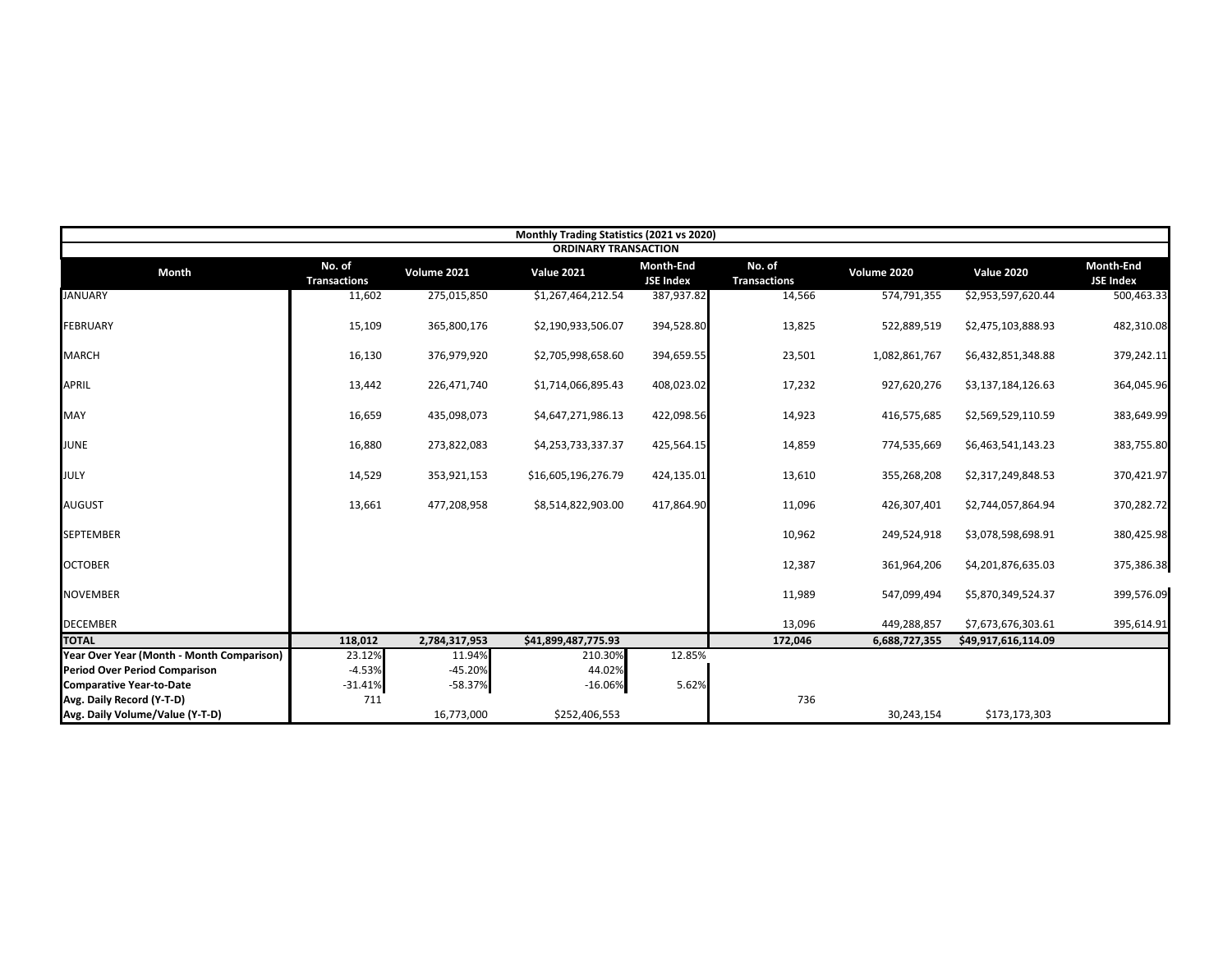|                                             |                               |               | <b>BLOCK TRANSACTIONS</b> |                               |               |                     |
|---------------------------------------------|-------------------------------|---------------|---------------------------|-------------------------------|---------------|---------------------|
|                                             | No. of<br><b>Transactions</b> | Volume 2021   | <b>Value 2021</b>         | No. of<br><b>Transactions</b> | Volume 2020   | <b>Value 2020</b>   |
| <b>JANUARY</b>                              | 0                             | 0             | \$0.00                    | 18                            | 1,560,900     | 313306800.00        |
| <b>FEBRUARY</b>                             | $\mathbf{1}$                  | 4,000         | \$196,000.00              | $\mathbf{1}$                  | 12,925        | \$911,212.50        |
| <b>MARCH</b>                                | $\mathbf{1}$                  | 15,255        | \$2,173,837.50            | 4                             | 8,475,181     | \$256,384,654.34    |
| <b>APRIL</b>                                | $\mathbf{1}$                  | 1,816,020     | \$2,633,229.00            | 0                             | 0             | \$0.00              |
| <b>MAY</b>                                  | 0                             | $\pmb{0}$     | \$0.00                    | 0                             | 0             | \$0.00              |
| JUNE                                        | $\overline{2}$                | 461,782       | \$360,502,630.50          | $\mathbf{1}$                  | 16,000        | \$720,000.00        |
| JULY                                        | 0                             | 0             | \$0.00                    | 1                             | 150,600       | \$6,659,532.00      |
| <b>AUGUST</b>                               | 0                             | 0             | \$0.00                    | 0                             | 0             | \$0.00              |
| <b>SEPTEMBER</b>                            |                               |               |                           |                               | 0             | \$0.00              |
| <b>OCTOBER</b>                              |                               |               |                           | 0                             | 0             | \$0.00              |
| <b>NOVEMBER</b>                             |                               |               |                           | 2                             | 139,061,499   | \$3,824,456,942.50  |
| <b>DECEMBER</b>                             |                               |               |                           | 3                             | 52,817,067    | \$1,504,268,032.86  |
| <b>TOTAL(BLOCK)</b>                         |                               | 2,297,057     | \$365,505,697.00          | 30                            | 202,094,172   | \$5,906,707,174.20  |
| % of Total Activity                         | 0.00%                         | 0.08%         | 0.86%                     | 0.02%                         | 2.93%         | 10.58%              |
| % change on previous year                   | $-83.33%$                     | -98.86%       | $-93.81%$                 |                               |               |                     |
| <b>TOTAL(ORD.&amp; BLOCK)</b>               | 118,017                       | 2,786,615,010 | \$42,264,993,472.93       | 172,076                       | 6,890,821,527 | \$55,824,323,288.29 |
| % change on previous year                   | $-4.55%$                      | $-45.26%$     | 42.44%                    |                               |               |                     |
| % change of total activity on previous year | $-31.42%$                     | -59.56%       | $-24.29%$                 |                               |               |                     |
| Number of trading days (YTD)                |                               |               | 166                       |                               |               |                     |
| Number of trading days (2020)               |                               |               | 250                       |                               |               |                     |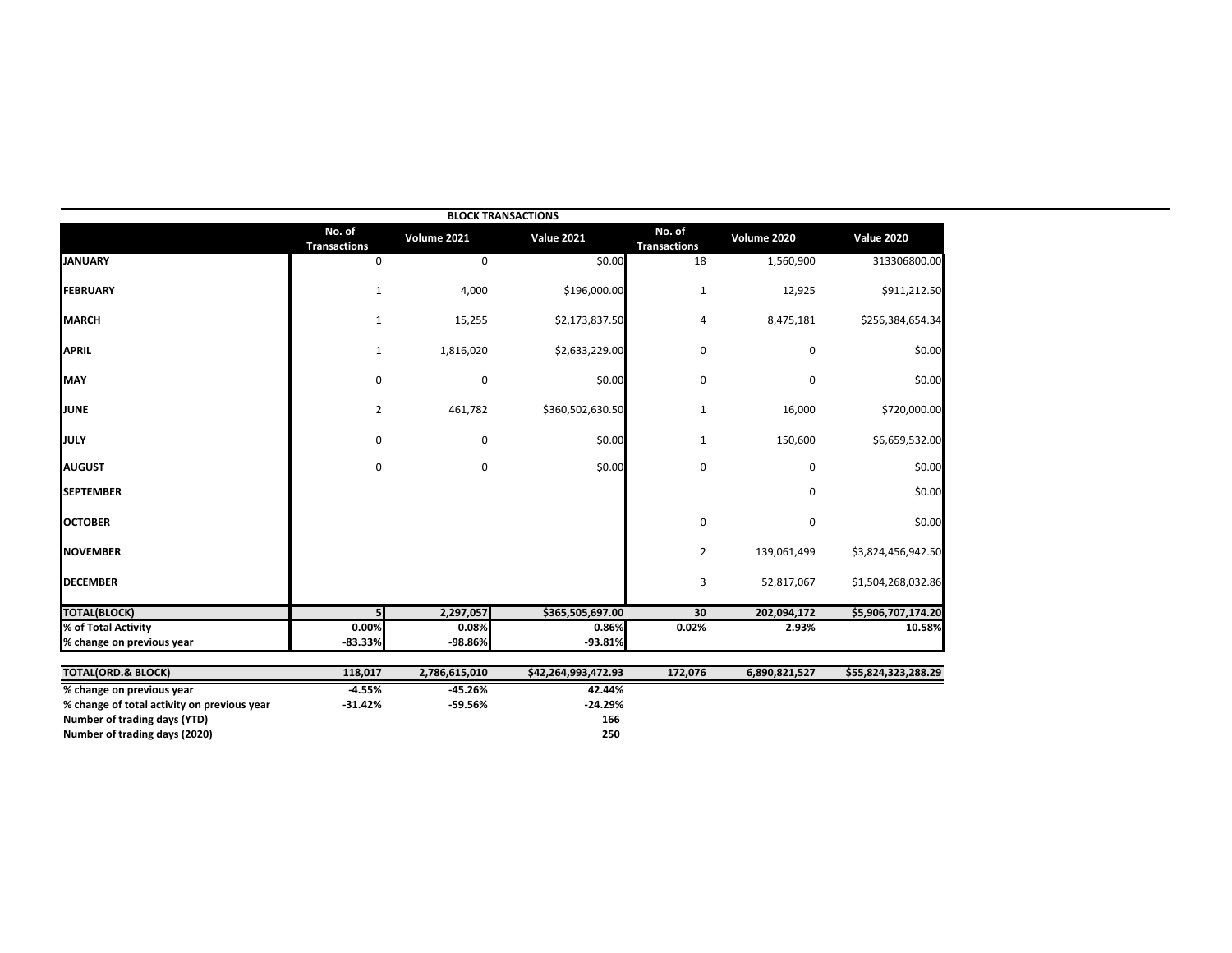| Monthly Trading Statistics (2021 vs 2020) for the Junior Market |  |  |  |
|-----------------------------------------------------------------|--|--|--|
|-----------------------------------------------------------------|--|--|--|

| <b>JUNIOR MARKET</b>                      |                               |               |                    |                            |                               |               |                    |                                   |
|-------------------------------------------|-------------------------------|---------------|--------------------|----------------------------|-------------------------------|---------------|--------------------|-----------------------------------|
|                                           | No. of<br><b>Transactions</b> | Volume 2021   | <b>Value 2021</b>  | Month-End<br>Jr. Mkt Index | No. of<br><b>Transactions</b> | Volume 2020   | <b>Value 2020</b>  | <b>Month-End</b><br>Jr. Mkt Index |
| <b>JANUARY</b>                            | 7,470                         | 163,088,406   | \$399,489,327.16   | 2,774.17                   | 5,877                         | 102,107,328   | \$369,365,468.38   | 3,087.76                          |
| <b>FEBRUARY</b>                           | 8,710                         | 259,044,052   | \$624,712,547.04   | 2,920.35                   | 4,711                         | 103,162,395   | \$298,772,425.31   | 2,911.91                          |
| <b>MARCH</b>                              | 8,370                         | 204,632,606   | \$593,888,718.19   | 2,982.96                   | 7,373                         | 170,702,474   | \$405,985,912.58   | 2,304.15                          |
| <b>APRIL</b>                              | 7,910                         | 237,053,416   | \$615,395,334.18   | 3,182.36                   | 6,767                         | 289,593,836   | \$664,946,104.17   | 2,407.42                          |
| <b>MAY</b>                                | 9,548                         | 241,747,769   | \$577,852,957.09   | 3,324.73                   | 5,540                         | 97,292,475    | \$310,615,551.54   | 2,632.97                          |
| <b>JUNE</b>                               | 8,283                         | 186,667,503   | \$532,979,778.54   | 3,370.59                   | 5,390                         | 173,819,751   | \$487,621,295.66   | 2,592.24                          |
| <b>JULY</b>                               | 7,195                         | 125,593,296   | \$366,869,848.18   | 3,322.77                   | 5,844                         | 181,273,037   | \$497,092,281.14   | 2,590.03                          |
| <b>AUGUST</b>                             | 8,259                         | 335,987,816   | \$958,091,224.23   | 3,308.60                   | 4,196                         | 64,431,029    | \$198,671,713.70   | 2,480.92                          |
| <b>SEPTEMBER</b>                          |                               |               |                    |                            | 4,082                         | 82,704,763    | \$173,052,692.77   | 2,555.67                          |
| <b>OCTOBER</b>                            |                               |               |                    |                            | 5,889                         | 163,685,526   | \$379,675,928.67   | 2,470.24                          |
| <b>NOVEMBER</b>                           |                               |               |                    |                            | 6,028                         | 135,524,724   | \$397,386,348.10   | 2,516.08                          |
| <b>DECEMBER</b>                           |                               |               |                    |                            | 6,431                         | 205,736,945   | \$498,820,163.43   | 2,643.38                          |
| <b>TOTAL (JUNIOR)</b>                     | 65,745                        | 1,753,814,864 | \$4,669,279,734.61 |                            | 68,128                        | 1,770,034,283 | \$4,682,005,885.45 |                                   |
| Year Over Year (Month - Month Comparison) | 96.83%                        | 421.47%       | 382.25%            | 33.36%                     |                               |               |                    |                                   |
| <b>Period Over Period Comparison</b>      | 43.87%                        | 48.33%        | 44.42%             |                            |                               |               |                    |                                   |
| <b>Comparative Year-to-Date</b>           | $-3.50%$                      | $-0.92%$      | $-0.27%$           | 25.17%                     |                               |               |                    |                                   |
| Avg. Daily Record (Y-T-D)                 | 396                           |               |                    |                            | 272                           |               |                    |                                   |
| Avg. Daily Volume/Value (Y-T-D)           |                               | 10,565,150    | \$28,128,191.17    |                            |                               | 7,037,990     | \$19,244,468.76    |                                   |

| <b>BLOCK TRANSACTIONS</b>     |                               |               |                    |                               |               |                    |  |  |  |  |  |  |
|-------------------------------|-------------------------------|---------------|--------------------|-------------------------------|---------------|--------------------|--|--|--|--|--|--|
|                               | No. of<br><b>Transactions</b> | Volume 2021   | <b>Value 2021</b>  | No. of<br><b>Transactions</b> | Volume 2020   | <b>Value 2020</b>  |  |  |  |  |  |  |
| <b>JANUARY</b>                | 0                             | 0             | \$0.00             | 0                             | 0             | \$0.00             |  |  |  |  |  |  |
| <b>FEBRUARY</b>               | 0                             | 0             | \$0.00             | 0                             | 0             | \$0.00             |  |  |  |  |  |  |
| <b>MARCH</b>                  | 0                             | 0             | \$0.00             | 4                             | 241,363,319   | \$489,433,405.91   |  |  |  |  |  |  |
| <b>APRIL</b>                  | 0                             | 0             | \$0.00             | 0                             | 0             | \$0.00             |  |  |  |  |  |  |
| MAY                           | 0                             | 0             | \$0.00             | 0                             | 0             | \$0.00             |  |  |  |  |  |  |
| <b>JUNE</b>                   | 0                             | 0             | \$0.00             | 0                             | 0             | \$0.00             |  |  |  |  |  |  |
| <b>JULY</b>                   | 0                             | 0             | \$0.00             | 0                             | 0             | \$0.00             |  |  |  |  |  |  |
| <b>AUGUST</b>                 | 0                             | 0             | \$0.00             |                               | $\mathbf 0$   | \$0.00             |  |  |  |  |  |  |
| <b>SEPTEMBER</b>              |                               |               |                    | $\overline{2}$                | 250,000       | \$1,197,500.00     |  |  |  |  |  |  |
| <b>OCTOBER</b>                |                               |               |                    | 0                             | 0             | \$0.00             |  |  |  |  |  |  |
| <b>NOVEMBER</b>               |                               |               |                    | 0                             | $\pmb{0}$     | \$0.00             |  |  |  |  |  |  |
| <b>DECEMBER</b>               |                               |               |                    | 4                             | 4,745,800     | \$16,643,242.00    |  |  |  |  |  |  |
| <b>TOTAL(BLOCK)</b>           | $\mathbf{0}$                  | $\mathbf{0}$  | \$0.00             | 10                            | 246,359,119   | 507,274,147.91     |  |  |  |  |  |  |
| % of Total Activity           | 0.00%                         | 0.00%         | 0.00%              | 0.01%                         | 12.22%        | 9.78%              |  |  |  |  |  |  |
| <b>TOTAL(ORD.&amp; BLOCK)</b> | 65,745                        | 1,753,814,864 | \$4,669,279,734.61 | 68,138                        | 2,016,393,402 | \$5,189,280,033.36 |  |  |  |  |  |  |

**Number of trading days (YTD)** 166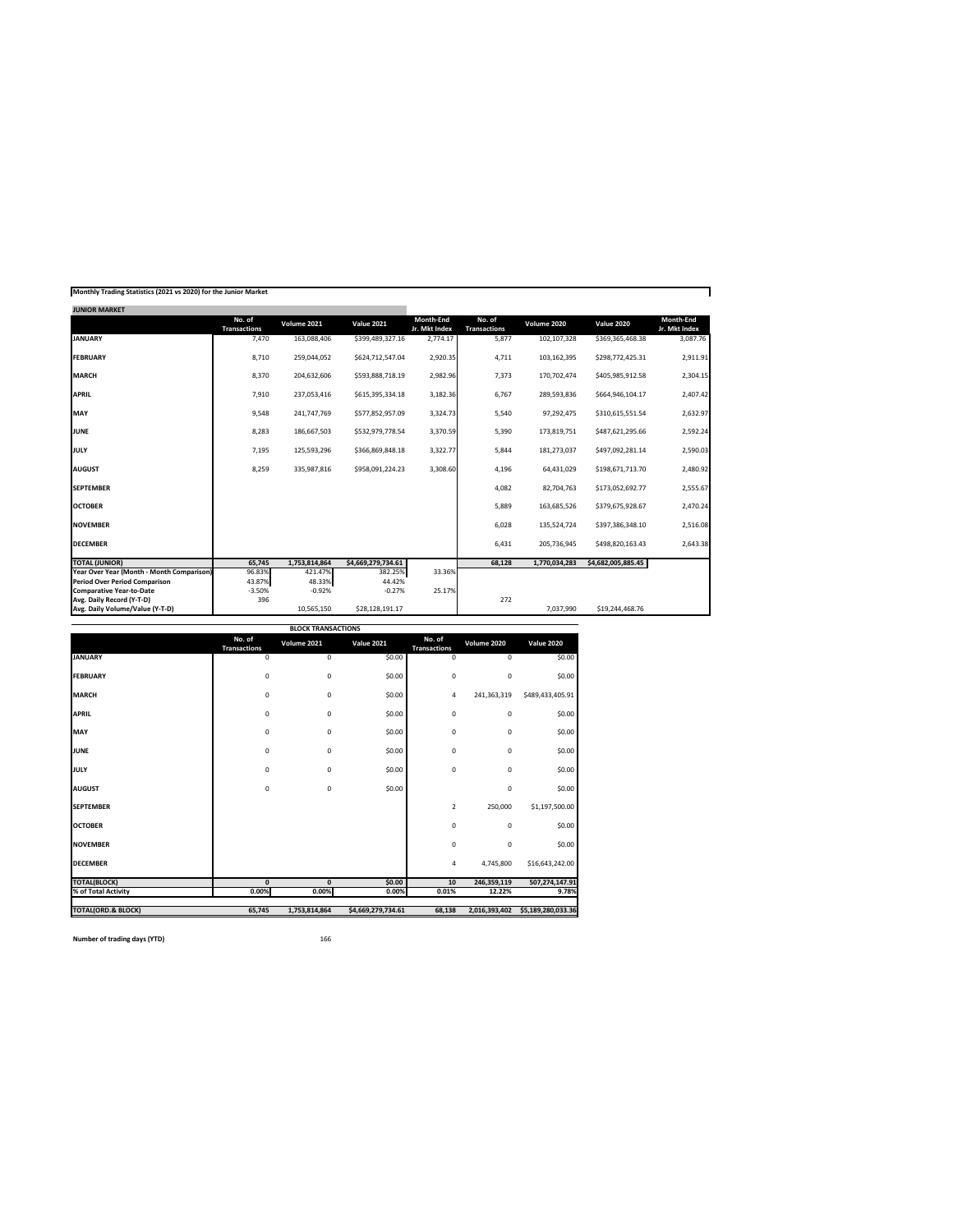|                                                                               |   |                                    |                                    | Jamaica Stock Exchange<br><b>Stock Price Analysis</b> |                                            |                   |                       |                  |                    |                  |                     |
|-------------------------------------------------------------------------------|---|------------------------------------|------------------------------------|-------------------------------------------------------|--------------------------------------------|-------------------|-----------------------|------------------|--------------------|------------------|---------------------|
|                                                                               |   |                                    |                                    |                                                       |                                            |                   |                       |                  |                    |                  |                     |
| <b>Securities</b>                                                             |   | Close<br><b>Price</b><br>31-Aug-20 | Close<br><b>Price</b><br>31-Dec-20 | Close<br><b>Price</b><br>30-Jul-21                    | Close<br><b>Price</b><br>31-Aug-21         | \$                | 1 Month<br>%          | \$               | <b>YTD</b><br>%    | 1 Year<br>\$     | 1 Year<br>%         |
| <b>Access Financial Services Limited</b>                                      |   | \$                                 | \$                                 | \$                                                    | \$                                         |                   |                       |                  |                    |                  |                     |
| AMG Packaging & Paper Company Limited                                         |   | 24.02<br>1.71                      | 23.50<br>1.58                      | 21.49<br>1.63                                         | 20.58<br>1.60                              | (0.91)<br>(0.03)  | (4.23%)<br>(1.84%)    | (2.92)<br>0.02   | (12.43%<br>1.27%   | (3.44)<br>(0.11) | (14.32%)<br>(6.43%) |
| <b>Blue Power Group Limited</b>                                               |   | 3.20                               | 2.78                               | 3.35                                                  | 3.20                                       | (0.15)            | (4.48%)               | 0.42             | 15.11%             | 0.00             | 0.00%               |
| CAC 2000 Limited                                                              |   | 12.00                              | 13.00                              | 9.50                                                  | 9.50                                       | 0.00              | 0.00%                 | (3.50)           | (26.92%            | (2.50)           | (20.83%)            |
| Cargo Handlers Limited                                                        |   | 6.55                               | 7.60                               | 8.00                                                  | 7.61                                       | (0.39)            | (4.88%)               | 0.01             | 0.13%              | 1.06             | 16.18%              |
| Caribbean Assurance Brokers Limited                                           |   | 2.03                               | 1.88                               | 1.90                                                  | 1.80                                       | (0.10)            | (5.26%)               | (0.08)           | (4.26%             | (0.23)           | (11.33%)            |
| Caribbean Cream Limited                                                       |   | 3.91                               | 4.19                               | 5.88                                                  | 5.87                                       | (0.01)            | (0.17%)               | 1.68             | 40.10%             | 1.96             | 50.13%              |
| Caribbean Flavours & Fragrances Limited                                       |   | 1.76                               | 1.61                               | 2.07                                                  | 1.98                                       | (0.09)            | (4.35%)               | 0.37             | 22.98%             | 0.22             | 12.56%              |
| Consolidated Bakeries (Jamaica) Limited                                       |   | 1.35                               | 1.35                               | 1.95                                                  | 1.79                                       | (0.16)            | (8.21%)               | 0.44             | 32.59%             | 0.44             | 32.59%              |
| Derrimon Trading Company Limited<br>Dolphin Cove Limited                      |   | 2.73<br>6.50                       | 2.38<br>8.78                       | 2.42<br>8.25                                          | 2.33<br>11.00                              | (0.09)<br>2.75    | (3.72%)<br>33.33%     | (0.05)<br>2.22   | (2.10%<br>25.28%   | (0.40)<br>4.50   | (14.65%)<br>69.23%  |
| <b>Elite Diagnostics Limited</b>                                              |   | 3.00                               | 3.01                               | 3.10                                                  | 3.02                                       | (0.08)            | (2.58%)               | 0.01             | 0.33%              | 0.02             | 0.67%               |
| <b>Everything Fresh Limited</b>                                               |   | 0.70                               | 0.74                               | 1.05                                                  | 0.91                                       | (0.14)            | (13.33%)              | 0.17             | 22.97%             | 0.21             | 30.00%              |
| <b>Express Catering Limited</b>                                               |   | 3.46                               | 3.53                               | 5.40                                                  | 5.22                                       | (0.18)            | (3.33%)               | 1.69             | 47.88%             | 1.76             | 50.87%              |
| Fontana Limited                                                               |   | 4.86                               | 5.66                               | 5.99                                                  | 6.00                                       | 0.01              | 0.17%                 | 0.34             | 6.01%              | 1.14             | 23.46%              |
| FosRich Company Limited                                                       |   | 3.80                               | 4.11                               | 7.70                                                  | 8.07                                       | 0.37              | 4.81%                 | 3.96             | 96.35%             | 4.27             | 112.37%             |
| <b>Future Energy Source Company Limited</b>                                   | n |                                    |                                    | 1.45                                                  | 2.48                                       | 1.03              | 71.03%                |                  |                    |                  |                     |
| General Accident Insurance Company Limited                                    |   | 6.12                               | 6.19                               | 5.47                                                  | 5.55                                       | 0.08              | 1.46%                 | (0.64)           | (10.34%            | (0.57)           | (9.31%)             |
| <b>GWEST Corporation Limited</b>                                              |   | 0.75                               | 0.75                               | 0.94                                                  | 0.89                                       | (0.05)            | (5.32%)               | 0.14             | 18.67%             | 0.14             | 18.67%              |
| Honey Bun (1982) Limited                                                      |   | 5.09                               | 5.31                               | 6.75                                                  | 8.56                                       | 1.81              | 26.81%                | 3.25             | 61.21%             | 3.47             | 68.17%              |
| Create Limited                                                                |   | 0.65                               | 0.59                               | 0.87                                                  | 0.78                                       | (0.09)            | (10.34%)              | 0.19             | 32.20%             | 0.13             | 20.00%              |
| Indies Pharma Jamaica Limited                                                 |   | 2.80                               | 2.65                               | 3.60                                                  | 3.56                                       | (0.04)            | (1.11%)               | 0.91             | 34.34%             | 0.76             | 27.14%              |
| ronRock Insurance Company Limited<br><b>SP Finance Services Limited</b>       |   | 3.15<br>14.59                      | 3.80<br>19.50                      | 3.60<br>25.00                                         | 3.50<br>17.40                              | (0.10)<br>(7.60)  | (2.78%)<br>(30.40%)   | (0.30)<br>(2.10) | (7.89%<br>(10.77%) | 0.35<br>2.81     | 11.11%<br>19.26%    |
| Jamaican Teas Limited                                                         | z | 1.57                               | 1.97                               | 3.96                                                  | 3.83                                       | (0.13)            | (3.28%)               | 1.86             | 94.42%             | 2.26             | 144.47%             |
| Jetcon Corporation Limited                                                    |   | 0.80                               | 0.79                               | 1.34                                                  | 1.01                                       | (0.33)            | (24.63%)              | 0.22             | 27.85%             | 0.21             | 26.25%              |
| K.L.E. Group Limited                                                          |   | 1.36                               | 1.15                               | 1.25                                                  | 1.15                                       | (0.10)            | $(8.00\%)$            | 0.00             | 0.00%              | (0.21)           | (15.44%)            |
| Knutsford Express Services Limited                                            |   | 6.82                               | 6.75                               | 7.69                                                  | 7.98                                       | 0.29              | 3.77%                 | 1.23             | 18.22%             | 1.16             | 17.01%              |
| Lasco Distributors Limited                                                    |   | 3.03                               | 3.20                               | 4.04                                                  | 3.85                                       | (0.19)            | (4.70%)               | 0.65             | 20.31%             | 0.82             | 27.06%              |
| Lasco Financial Services Limited                                              |   | 2.10                               | 2.54                               | 3.17                                                  | 3.11                                       | (0.06)            | (1.89%)               | 0.57             | 22.44%             | 1.01             | 48.10%              |
| Lasco Manufacturing Limited                                                   |   | 3.60                               | 3.85                               | 5.25                                                  | 4.97                                       | (0.28)            | (5.33%)               | 1.12             | 29.09%             | 1.37             | 38.06%              |
| Lumber Depot Limited                                                          |   | 1.02                               | 1.54                               | 3.37                                                  | 2.97                                       | (0.40)            | (11.87%)              | 1.43             | 92.86%             | 1.95             | 191.18%             |
| Mailpac Group Limited                                                         |   | 1.98                               | 2.78                               | 3.87                                                  | 3.69                                       | (0.18)            | (4.65%)               | 0.91             | 32.73%             | 1.71             | 86.36%              |
| Main Event Entertainment Group Limited                                        |   | 3.40                               | 3.20                               | 4.51                                                  | 4.28                                       | (0.23)            | (5.10%)               | 1.08             | 33.75%             | 0.88             | 25.88%              |
| Medical Disposables & Supplies Limited<br>Paramount Trading (Jamaica) Limited |   | 4.73<br>1.52                       | 4.22<br>1.45                       | 4.94<br>1.12                                          | 4.92<br>1.04                               | (0.02)<br>(0.08)  | $(0.40\%)$<br>(7.14%) | 0.70<br>(0.41)   | 16.59%<br>(28.28%  | 0.19<br>(0.48)   | 4.02%<br>(31.58%)   |
| SSL Venture Capital Jamaica Limited                                           |   | 0.86                               | 0.57                               | 0.76                                                  | 0.72                                       | (0.04)            | (5.26%)               | 0.15             | 26.32%             | (0.14)           | (16.28%)            |
| Stationery and Office Supplies Limited                                        |   | 5.60                               | 4.54                               | 6.88                                                  | 7.20                                       | 0.32              | 4.65%                 | 2.66             | 58.59%             | 1.60             | 28.57%              |
| The Limners and Bards Limited                                                 |   | 2.59                               | 3.06                               | 3.18                                                  | 3.34                                       | 0.16              | 5.03%                 | 0.28             | 9.15%              | 0.75             | 28.96%              |
| Tropical Battery Company Limited                                              | n |                                    | 1.19                               | 1.37                                                  | 1.33                                       | (0.04)            | (2.92%)               | 0.14             | 11.76%             |                  |                     |
| tTech Limited                                                                 |   | 5.41                               | 4.30                               | 4.40                                                  | 4.20                                       | (0.20)            | (4.55%)               | (0.10)           | (2.33%             | (1.21)           | (22.37%)            |
| <b>Average Price Appreciation(%)</b>                                          |   |                                    |                                    |                                                       |                                            |                   | $-1.10%$              |                  | 21.15%             |                  | 27.33%              |
| Advance:Decline:Unchange :-                                                   |   |                                    |                                    |                                                       |                                            |                   | 9:31:01               |                  | 30:09:01           |                  | 28:10:01            |
|                                                                               |   |                                    |                                    |                                                       |                                            |                   |                       |                  |                    |                  |                     |
| <b>KEY</b>                                                                    |   |                                    |                                    |                                                       |                                            |                   |                       |                  |                    |                  |                     |
| suspended security                                                            |   | s                                  |                                    |                                                       |                                            |                   |                       |                  |                    |                  |                     |
| newly listed                                                                  |   | n                                  |                                    |                                                       |                                            |                   |                       |                  |                    |                  |                     |
| adjusted for bonus issue                                                      |   | b                                  |                                    |                                                       |                                            |                   |                       |                  |                    |                  |                     |
| adjusted for stock split                                                      |   | z                                  |                                    |                                                       |                                            |                   |                       |                  |                    |                  |                     |
| adjusted for Stock consolidation (reverse split)                              |   | C                                  |                                    |                                                       |                                            |                   |                       |                  |                    |                  |                     |
|                                                                               |   |                                    |                                    |                                                       |                                            |                   |                       |                  |                    |                  |                     |
|                                                                               |   |                                    |                                    |                                                       |                                            |                   |                       |                  |                    |                  |                     |
|                                                                               |   |                                    |                                    |                                                       |                                            |                   |                       |                  |                    |                  |                     |
|                                                                               |   |                                    |                                    |                                                       |                                            |                   |                       |                  |                    |                  |                     |
| August 31, 2021                                                               |   | 3,308.60                           |                                    | <b>INDEX CHANGE</b>                                   | <b>INDEX CHANGE</b>                        |                   |                       |                  |                    |                  |                     |
| July 30, 2021<br>December 31, 2020                                            |   | 3,322.77 MONTH<br>2,643.38 Y-T-D   |                                    |                                                       | $(14.17)$ MONTH %<br>665.22 <b>Y-T-D %</b> | (0.43%)<br>25.17% |                       |                  |                    |                  |                     |
| August 31, 2020                                                               |   | 2,480.92 1 YEAR                    |                                    |                                                       | 827.68 1 YEAR %                            | 33.36%            |                       |                  |                    |                  |                     |
| Market. Capitalisation as at:-                                                |   | Ja\$M                              |                                    | change over prev mnth(Ja\$M) (%)                      |                                            |                   |                       |                  |                    |                  |                     |
| July 30, 2021                                                                 |   | \$152,691.37                       |                                    |                                                       |                                            |                   |                       |                  |                    |                  |                     |
| August 31, 2021                                                               |   | \$152,039.95                       |                                    | (5651.42)                                             | (0.43%)                                    |                   |                       |                  |                    |                  |                     |
|                                                                               |   |                                    |                                    |                                                       |                                            |                   |                       |                  |                    |                  |                     |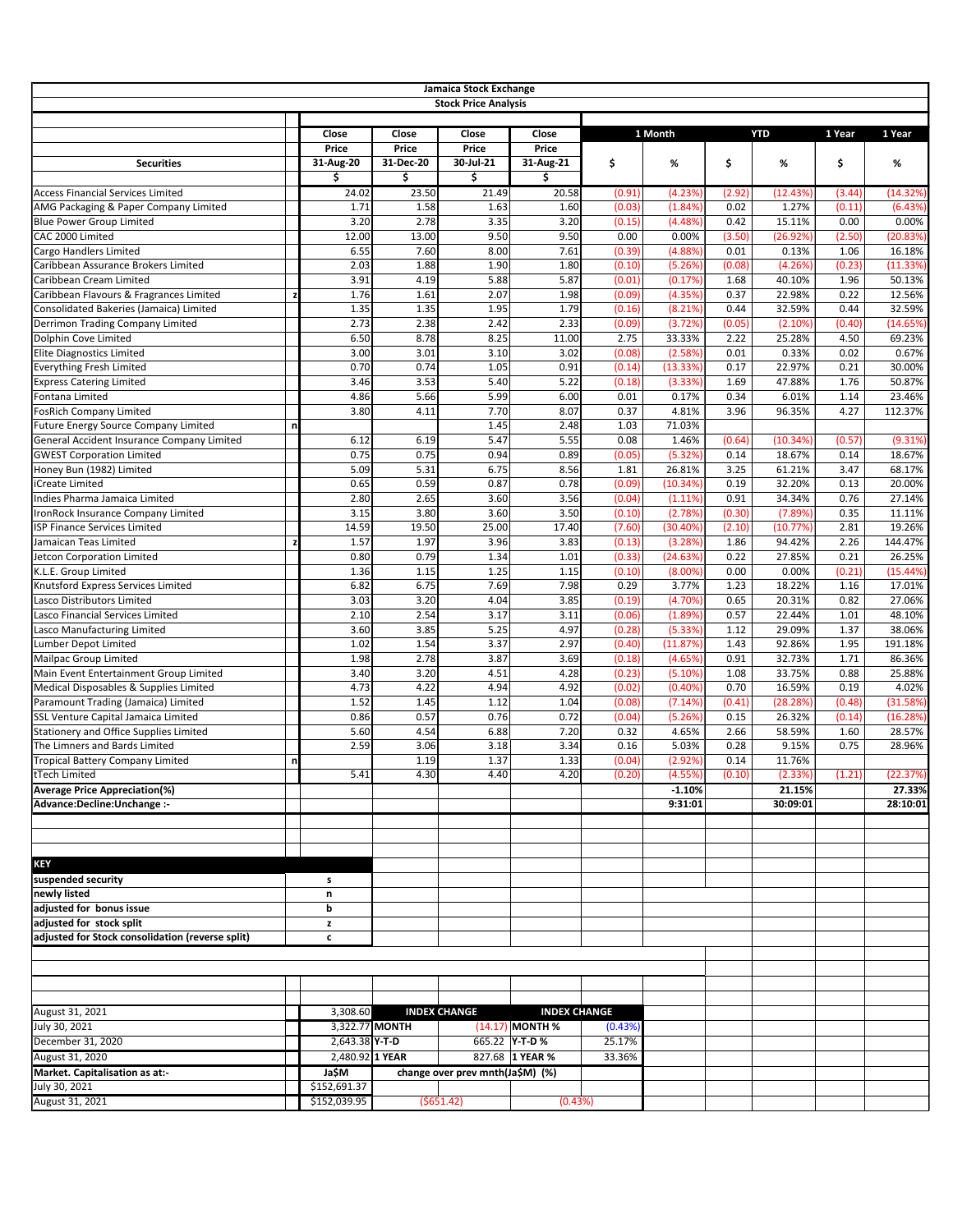|                                               |                          |                    |                   | <b>JAMAICA STOCK EXCHANGE</b>                 |            |                    |              |
|-----------------------------------------------|--------------------------|--------------------|-------------------|-----------------------------------------------|------------|--------------------|--------------|
|                                               |                          |                    |                   | TOP WINNERS & LOSERS (JUNIOR MARKET)          |            |                    |              |
|                                               |                          |                    | (AUGUST 31, 2021) |                                               |            |                    |              |
|                                               |                          | <b>CLOSE PRICE</b> |                   |                                               |            | <b>CLOSE PRICE</b> |              |
| <b>TOP ADVANCING</b>                          | %                        | <b>OPEN</b>        | <b>CLOSE</b>      | <b>TOP DECLINING</b>                          | $\%$       | <b>OPEN</b>        | <b>CLOSE</b> |
|                                               |                          | \$                 | \$                |                                               |            | \$                 | \$           |
|                                               |                          |                    | 1 MONTH           |                                               |            |                    |              |
| Future Energy Source Company Limited          | 71.03%                   | 1.45               |                   | 2.48 ISP Finance Services Limited             | (30.40%)   | 25.00              | 17.40        |
| Dolphin Cove Limited                          | 33.33%                   | 8.25               |                   | 11.00 Jetcon Corporation Limited              | (24.63%)   | 1.34               | 1.01         |
| Honey Bun (1982) Limited                      | 26.81%                   | 6.75               |                   | 8.56 Everything Fresh Limited                 | (13.33%)   | 1.05               | 0.91         |
| The Limners and Bards Limited                 | 5.03%                    | 3.18               |                   | 3.34 Lumber Depot Limited                     | (11.87%)   | 3.37               | 2.97         |
| <b>FosRich Company Limited</b>                | 4.81%                    | 7.70               |                   | 8.07 iCreate Limited                          | (10.34%)   | 0.87               | 0.78         |
| <b>Stationery and Office Supplies Limited</b> | 4.65%                    | 6.88               |                   | 7.20 Consolidated Bakeries (Jamaica) Limited  | (8.21%)    | 1.95               | 1.79         |
| Knutsford Express Services Limited            | 3.77%                    | 7.69               |                   | 7.98 K.L.E. Group Limited                     | $(8.00\%)$ | 1.25               | 1.15         |
| General Accident Insurance Company Limited    | 1.46%                    | 5.47               |                   | 5.55 Paramount Trading (Jamaica) Limited      | (7.14%)    | 1.12               | 1.04         |
| Fontana Limited                               | 0.17%                    | 5.99               |                   | 6.00 Lasco Manufacturing Limited              | (5.33%)    | 5.25               | 4.97         |
|                                               |                          |                    |                   | <b>GWEST Corporation Limited</b>              | (5.32%)    | 0.94               | 0.89         |
| YEAR-TO-DATE                                  | $\overline{\mathscr{C}}$ |                    | <b>CLOSE</b>      |                                               | %          | <b>OPEN</b>        | <b>CLOSE</b> |
|                                               |                          | %                  | \$                |                                               |            | \$                 | \$           |
| <b>FosRich Company Limited</b>                | 96.35%                   | 4.11               |                   | 8.07 Paramount Trading (Jamaica) Limited      | (28.28%)   | 1.45               | 1.04         |
| Jamaican Teas Limited                         | 94.42%                   | 1.97               |                   | 3.83 CAC 2000 Limited                         | (26.92%)   | 13.00              | 9.50         |
| Lumber Depot Limited                          | 92.86%                   | 1.54               |                   | 2.97 Access Financial Services Limited        | (12.43%)   | 23.50              | 20.58        |
| Honey Bun (1982) Limited                      | 61.21%                   | 5.31               |                   | 8.56 ISP Finance Services Limited             | (10.77%)   | 19.50              | 17.40        |
| <b>Stationery and Office Supplies Limited</b> | 58.59%                   | 4.54               |                   | 7.20 General Accident Insurance Company Limit | (10.34%)   | 6.19               | 5.55         |
| <b>Express Catering Limited</b>               | 47.88%                   | 3.53               |                   | 5.22 IronRock Insurance Company Limited       | (7.89%)    | 3.80               | 3.50         |
| Caribbean Cream Limited                       | 40.10%                   | 4.19               |                   | 5.87 Caribbean Assurance Brokers Limited      | (4.26%)    | 1.88               | 1.80         |
| Indies Pharma Jamaica Limited                 | 34.34%                   | 2.65               |                   | 3.56 tTech Limited                            | (2.33%)    | 4.30               | 4.20         |
| Main Event Entertainment Group Limited        | 33.75%                   | 3.20               |                   | 4.28 Derrimon Trading Company Limited         | (2.10%)    | 2.38               | 2.33         |
| <b>Mailpac Group Limited</b>                  | 32.73%                   | 2.78               | 3.69              |                                               |            |                    |              |
|                                               |                          |                    | 1 YEAR            |                                               |            |                    |              |
|                                               |                          | \$                 | \$                |                                               |            | \$                 | \$           |
| Lumber Depot Limited                          | 191.18%                  | 1.02               |                   | 2.97 Paramount Trading (Jamaica) Limited      | (31.58%)   | 1.52               | 1.04         |
| Jamaican Teas Limited                         | 144.47%                  | 1.57               |                   | 3.83 tTech Limited                            | (22.37%)   | 5.41               | 4.20         |
| <b>FosRich Company Limited</b>                | 112.37%                  | 3.80               |                   | 8.07 CAC 2000 Limited                         | (20.83%)   | 12.00              | 9.50         |
| <b>Mailpac Group Limited</b>                  | 86.36%                   | 1.98               |                   | 3.69 SSL Venture Capital Jamaica Limited      | (16.28%)   | 0.86               | 0.72         |
| Dolphin Cove Limited                          | 69.23%                   | 6.50               |                   | 11.00 K.L.E. Group Limited                    | (15.44%)   | 1.36               | 1.15         |
| Honey Bun (1982) Limited                      | 68.17%                   | 5.09               |                   | 8.56 Derrimon Trading Company Limited         | (14.65%)   | 2.73               | 2.33         |
| <b>Express Catering Limited</b>               | 50.87%                   | 3.46               |                   | 5.22 Access Financial Services Limited        | (14.32%)   | 24.02              | 20.58        |
| Caribbean Cream Limited                       | 50.13%                   | 3.91               |                   | 5.87 Caribbean Assurance Brokers Limited      | (11.33%)   | 2.03               | 1.80         |
| Lasco Financial Services Limited              | 48.10%                   | 2.10               |                   | 3.11 General Accident Insurance Company Limit | (9.31%)    | 6.12               | 5.55         |
| Lasco Manufacturing Limited                   | 38.06%                   | 3.60               |                   | 4.97 AMG Packaging & Paper Company Limited    | (6.43%)    | 1.71               | 1.60         |

Legend:

1 month compares current month with previous month

Year-to-Date compares current month with December 2020

1 Year compares current month end with the corresponding month end last year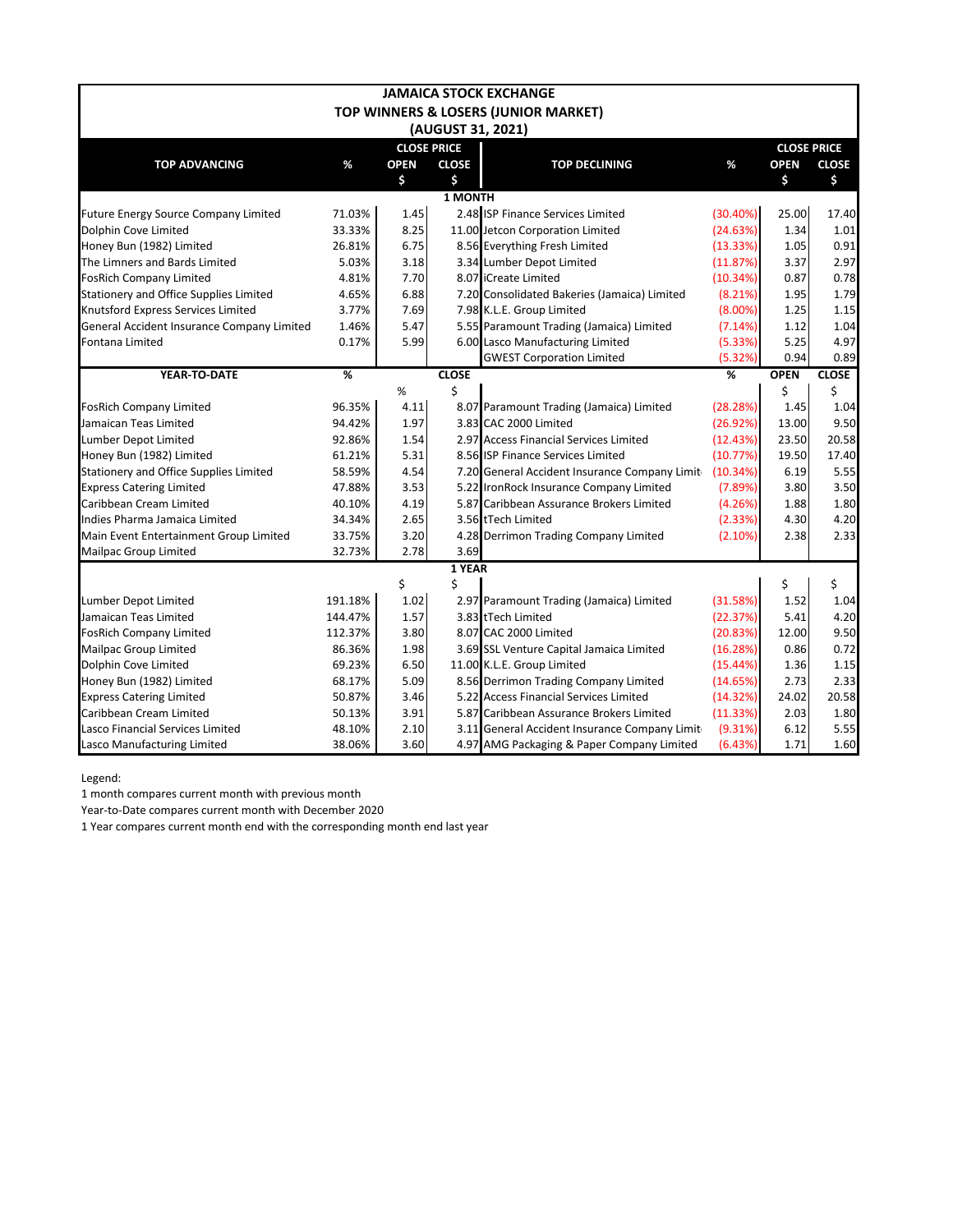| Monthly Trading Statistics (2021 vs 2020) for the USD Equities Market |                               |                    |                   |                                               |                               |               |                   |                                               |
|-----------------------------------------------------------------------|-------------------------------|--------------------|-------------------|-----------------------------------------------|-------------------------------|---------------|-------------------|-----------------------------------------------|
| <b>USD EQUITIES MARKET</b>                                            |                               |                    |                   |                                               |                               |               |                   |                                               |
|                                                                       | No. of<br><b>Transactions</b> | <b>Volume 2021</b> | <b>Value 2021</b> | <b>Month-End</b><br><b>USD Equities Index</b> | No. of<br><b>Transactions</b> | Volume 2020   | <b>Value 2020</b> | <b>Month-End</b><br><b>USD Equities Index</b> |
| <b>JANUARY</b>                                                        | 350                           | 11,630,737         | \$1,479,136.91    | 202.72                                        | 389                           | 5,236,602     | \$1,637,663.75    | 230.48                                        |
| <b>FEBRUARY</b>                                                       | 529                           | 7,232,881          | \$959,197.42      | 200.72                                        | 283                           | 2,277,663     | \$775,185.15      | 228.15                                        |
| <b>MARCH</b>                                                          | 566                           | 8,524,520          | \$1,628,985.03    | 204.40                                        | 467                           | 28,256,821    | \$841,919.98      | 201.77                                        |
| <b>APRIL</b>                                                          | 526                           | 9,313,967          | \$733,156.19      | 209.56                                        | 402                           | 25,010,747    | \$1,720,851.49    | 194.31                                        |
| <b>MAY</b>                                                            | 592                           | 16,288,098         | 2,052,179.23      | 207.06                                        | 311                           | 9,408,192     | 1,231,934.34      | 190.28                                        |
| <b>JUNE</b>                                                           | 522                           | 11,192,795         | \$788,788.62      | 194.70                                        | 477                           | 37,181,769    | \$4,206,176.10    | 181.77                                        |
| <b>JULY</b>                                                           | 455                           | 20,710,706         | \$2,099,495.15    | 186.75                                        | 326                           | 13,980,750    | \$1,919,630.31    | 186.15                                        |
| <b>AUGUST</b>                                                         | 392                           | 23,145,451         | \$1,425,512.02    | 185.29                                        | 309                           | 8,006,602     | \$722,524.39      | 187.50                                        |
| <b>SEPTEMBER</b>                                                      |                               |                    |                   |                                               | 309                           | 6,385,269     | \$804,861.10      | 189.90                                        |
| <b>OCTOBER</b>                                                        |                               |                    |                   |                                               | 318                           | 57,220,224    | \$1,420,247.70    | 197.41                                        |
| <b>NOVEMBER</b>                                                       |                               |                    |                   |                                               | 370                           | 4,959,987     | \$438,006.51      | 190.34                                        |
| <b>DECEMBER</b>                                                       |                               |                    |                   |                                               | 464                           | 6,258,803     | \$724,506.72      | 186.30                                        |
| <b>TOTAL (USD EQUITIES MKT)</b>                                       | 3,932                         | 108,039,155        | \$11,166,450.57   |                                               | 4425                          | 204, 183, 429 | \$16,443,507.54   |                                               |
| Year Over Year (Month - Month Comparison)                             | 26.86%                        | 189.08%            | 97.30%            | $-1.18%$                                      |                               |               |                   |                                               |
| <b>Period Over Period Comparison</b>                                  | 32.66%                        | $-16.48%$          | $-14.47%$         |                                               |                               |               |                   |                                               |
| <b>Comparative Year-to-Date</b>                                       | $-11.14%$                     | -47.09%            | $-32.09%$         | $-0.54%$                                      |                               |               |                   |                                               |
| Avg. Daily Record (Y-T-D)                                             | 24                            |                    |                   |                                               | 18                            |               |                   |                                               |
| Avg. Daily Volume/Value (Y-T-D)                                       |                               | 650,838            | \$67,267.77       |                                               |                               | 769,995       | \$77,713.60       |                                               |

| August 31, 2021                | 185.29       | <b>INDEX CHANGE</b> |                                  | <b>INDEX CHANGE</b> |
|--------------------------------|--------------|---------------------|----------------------------------|---------------------|
| July 30, 2021                  |              | 186.75 MONTH        | $(1.46)$ MONTH %                 | (0.78%)             |
| December 31, 2020              | 186.30 Y-T-D |                     | (1.01) Y-T-D %                   | (0.54%)             |
| August 31, 2020                |              | 187.50 1 YEAR       | $(2.21)$ 1 YEAR %                | (1.18%)             |
| Market. Capitalisation as at:- | USŚM         |                     | change over prev mnth(US\$M) (%) |                     |
| July 30, 2021                  | \$520.38     |                     |                                  |                     |
| August 31, 2021                | \$516.32     | (54.06)             |                                  | $-0.78%$            |

**Number of trading days (YTD)** 166